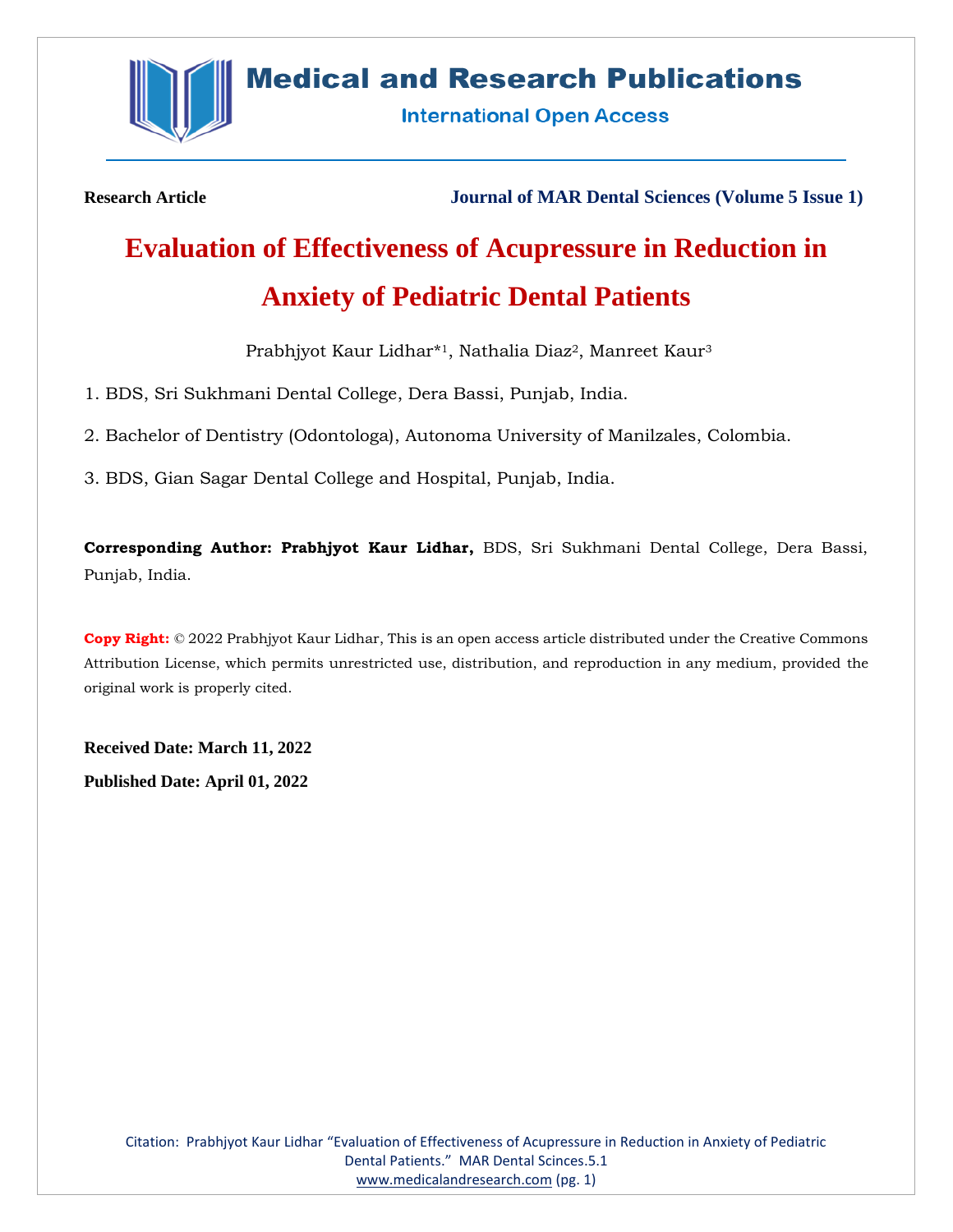## *ABSTRACT*

*Aim: The present study aimed to assess efficacy of acupressure in reducing anxiety in children during the administration of local anesthesia*

*Methodology: 50 children were selected randomly between 6 and 10 years of age and were divided into 2 groups with 25 children in each group. Group I: control, group II: acupressure, children were the control group where no anxiety-reducing techniques were used during administration of LA. The anxiety scores were recorded by Venham's Clinical Anxiety Rating Scale and subjected to statistical analysis*

*Result: The post exposure mean scores of Venham's Clinical Anxiety Rating Scale score were lower in the acupressure group.*

*Conclusion: Acupressure is an easy, cost-effective, non-invasive, and non-pharmacological technique without any side effects. Acupressure can be applied to reduce dental anxiety in pediatric dental patient.*

*Keywords: Acupressure, Anxiety, Pediatric patient*

#### **Introduction**

Pediatric patients often respond in a bizarre of ways to the dental treatment offered, they may either readily accept dental treatment or may be extremely fearful, stubbornly resistant or reluctant for any form of treatment. The role of pediatric dentist in managing an anxious child is not only to control the ailment with which the child reports but also to teach the child appropriate means to manage anxiety.  $(1,2)$ 

Anxiety is one of the most common problems encountered in the dental operatory and is a source of challenge for the Pediatric Dentist. In children, anxiety compromises oral health, due to avoidance of personnel dental care; it also significantly impacts dentists during the provision of appropriate treatment. To overcome this, both non-pharmacological and pharmacological methods are routinely use in dental settings. (3) There have been many study on pharmacologic management techniques than on non-pharmacologic techniques. As there is controversial for pharmacologic management then nonpharmacologic technique worth exploring. (4)

One of the most primitively used technique, gaining popularity is acupressure, which involves application of pressure at certain key points that stimulates the nervous system to initiate natural

Citation: Prabhjyot Kaur Lidhar "Evaluation of Effectiveness of Acupressure in Reduction in Anxiety of Pediatric Dental Patients." MAR Dental Scinces.5.1 [www.medicalandresearch.com](http://www.medicalandresearch.com/) (pg. 2)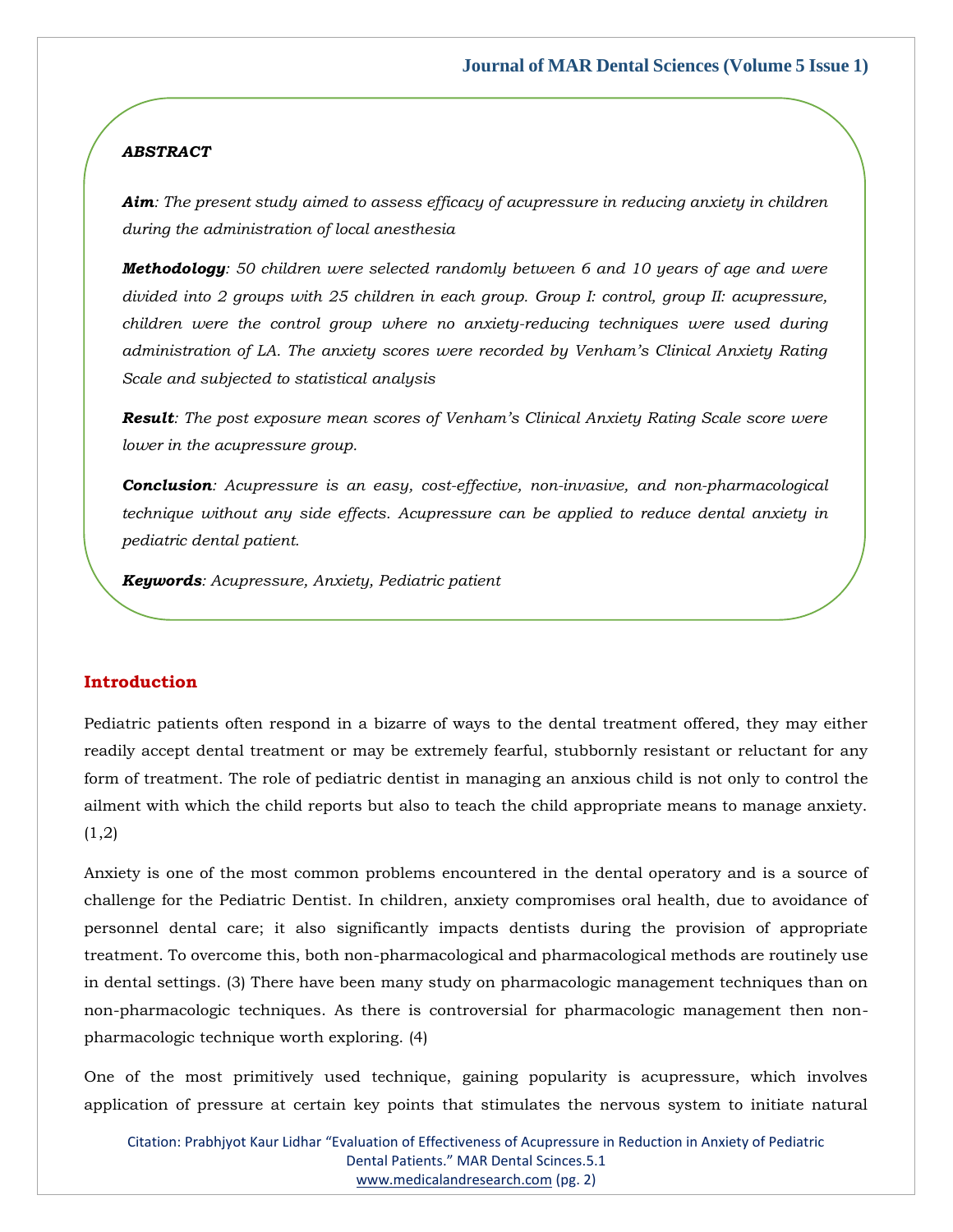# **Journal of MAR Dental Sciences (Volume 5 Issue 1)**

healing. (5) It is a procedure which either involves application of pressure directly by finger in circular motion or application of consistent and constant pressure through bead/pellet at the stipulated points. (6-9)

Acupuncture works by stimulating the body at certain points. During therapy, thin steel needles are inserted into the areas of interest and then manipulated gently by hand or with light electrical stimulation. These points can also be pressed (acupressure) or warmed (moxibustion) Acupuncture mainly acts by stimulating the nervous system, changing the way the nervous system processes pain signals and releasing natural painkillers, such as serotonin and endorphins in the nervous system. Acupuncture should be considered as an extra tool in the toolbox acupuncture can be used effectively include: Dental pain Dental anxiety and gag reflex. Temporomandibular joint (TMJ) pain or temporomandibular disorder (TMD). (10,11)

Hence, the current study aimed at evaluation of the effect of acupressure therapy on anxiety of pediatric patient during dental treatment.

# **Material and Method**

Present clinical study was conducted on pediatric dental patients requiring administration of inferior alveolar nerve block for dental treatment.

#### **Inclusion criteria**

- Children aged between 6-10 years
- Children with first dental visit
- Children requiring administration of inferior alveolar nerve block for dental treatment

#### **Exclusion criteria**

- Children with previous history of dental visit
- Children allergic to local anesthesia
- Impaired psychological development
- Systemic diseases
- Mentally or physically challenged patient

The study was carried out on 50 apparently healthy children, selected randomly between the age ranging from 6 to 10 years inclusive of both genders. Child Consent was taken from patients and parents before initiation of treatment along with brief medical and dental history of patient. Selected children were randomly divided into two groups.

Citation: Prabhjyot Kaur Lidhar "Evaluation of Effectiveness of Acupressure in Reduction in Anxiety of Pediatric Dental Patients." MAR Dental Scinces.5.1 [www.medicalandresearch.com](http://www.medicalandresearch.com/) (pg. 3)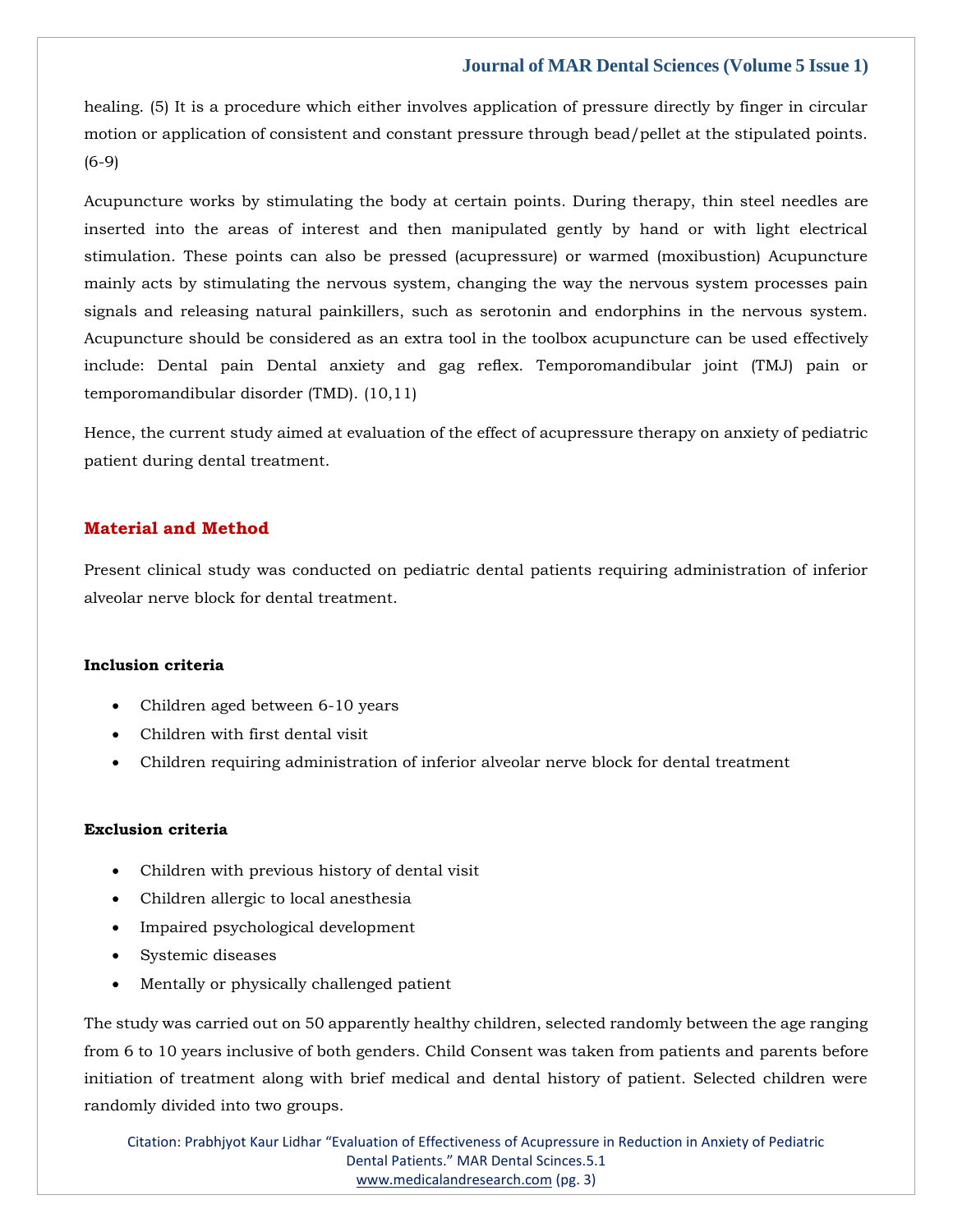- Group 1- Control group: children who were prepared for dental treatment without applying acupressure
- Group 2- Acupressure group: children who were prepared for dental treatment by applying acupressure on Yin Tan point

Yin Tang located midway between the medial ends of the two eyebrows, documented to induce sedation and change sympatoparasym- pathetic nerve balance. Acupressure massage was done on Ying Tang point either with thumb, gentle pressure was applied firmly and deeply perpendicular to the point. A sustained amount of pressure was applied or acupressure massage was given at the point for 2–3 minutes. The local anesthetic injection was given after 2–3 minutes of application of pressure and the application of pressure was continued even while LA was administered.

The anxiety levels in children of both the groups were assessed before and after administration of local anaesthetic solution. Venham's clinical anxiety rating scale (VCRS) - used to measure the situational anxiety of the child by the clinician. It is an interval rating scale in which the rating procedure is reliable, valid and can be easily integrated in clinical or research activities. It is a six-point scale, with scale points anchored in objective, specific and readily-observable behaviour (Table no. 1).12 The data were entered over a spreadsheet, and statistical analysis was performed using SPSS software version 16 (IBM, Chicago, United States).

| Table no. 1: Venham's Clinical Anxiety Rating Scale (VCRS) |                                                                                                                                                                                                             |  |  |
|------------------------------------------------------------|-------------------------------------------------------------------------------------------------------------------------------------------------------------------------------------------------------------|--|--|
| $\overline{0}$                                             | Relaxed, smiling, willing and able to communicate                                                                                                                                                           |  |  |
| $\mathbf{1}$                                               | Uneasy, concerned, indicates discomfort. Hands shows discomfort signals. Child<br>agreeable and able to interpret experience as requested. Tense facial expression, may<br>have tears in eyes.              |  |  |
| $\overline{2}$                                             | Child appears scared. Tone of voice, questions and answers reflect anxiety. During<br>stressful procedure, child protests verbally and cries. Child interprets situation and<br>copes with his/her anxiety. |  |  |
| 3                                                          | Shows unwillingness to enter situation. Pronounced verbal protest, crying. Try to stop<br>procedure with his/her hands.                                                                                     |  |  |
| $\overline{4}$                                             | Anxiety interferes with ability to assess situation. General crying not related to<br>treatment.                                                                                                            |  |  |
| 5                                                          | Child out of contact as he/she actually feels threat. General loud crying and do not listen<br>to verbal communication. Physical restrain required.                                                         |  |  |

Citation: Prabhjyot Kaur Lidhar "Evaluation of Effectiveness of Acupressure in Reduction in Anxiety of Pediatric Dental Patients." MAR Dental Scinces.5.1 [www.medicalandresearch.com](http://www.medicalandresearch.com/) (pg. 4)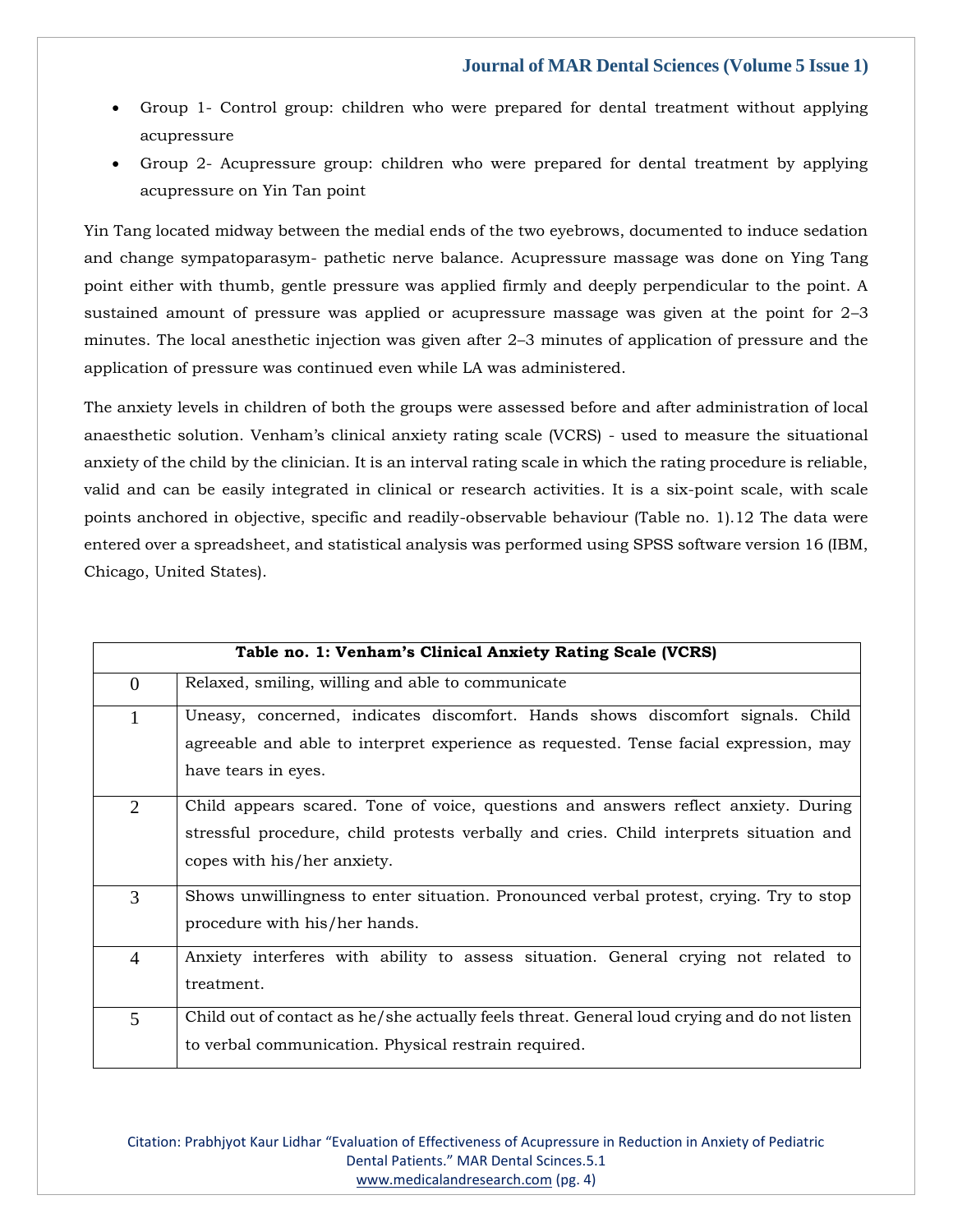## **Result**

A total of 50 subjects were enrolled for the study. The mean reported pre-treatment anxiety score for the control group was 4.11  $\pm$ 1.43, for acupressure group was 4.33  $\pm$ 1.38. The difference between these scores was not significant with p>0.05. The mean value of anxiety found post treatment for the control group was  $3.45 \pm 1.32$ , for the acupressure group was  $1.75 \pm 1.28$ . The difference in post-treatment anxiety was found to be significant with  $p < 0.05$ .

| Table no. 2 Mean VCRS    |                                |              |  |
|--------------------------|--------------------------------|--------------|--|
| Group                    | <b>Mean VPS</b>                | P value      |  |
|                          | Pretreatment $4.11 \pm 1.43$   |              |  |
| Control group            | Post treatment $3.45 \pm 1.32$ | $P \ge 0.05$ |  |
|                          | Pretreatment $4.33 \pm 1.38$   |              |  |
| <b>Acupressure group</b> | Post treatment $1.75 \pm 1.28$ | P < 0.05     |  |

#### **Discussion**

The rate of prevalence of dental anxiety is 5-20% in most of the populations which is seen more in children and this tends to decrease as age advances. It is also revealed that females are more prone to dental anxiety as compared to their male counterparts. The relation of dental anxiety with the incidence of caries is well documented thus signifying their avoidance for dental visits. (13)

In present study it was found that acupressure is effective to reduce dental anxiety in children. Acupressure does not require extensive training, in contrast to acupuncture where the background of the practitioner can influence the outcome of the treatment; acupressure can also be taught easily to the child/parent, if used as a self-care measure.3 Alternative medicine is used across the world for the holistic management of Dental pain including acupressure and acupuncture. Acupuncture involves the insertion of specialized needles into trigger points (acupuncture points) that are situated along channels called "meridians" that run throughout the body. Acupressure follows the same principles as acupuncture, but it involves stimulation of the points with gentle finger pressure instead of fine needles acupuncture was compared with drug therapy, no difference was found, which could be due to the interventions being equally effective or to the studies being insufficiently powered for a valid assessment of equivalence. (14,15) In dentistry, the ability of pressure technique has been proven for managing numerous chronic orofacial disorders, acupressure can be considered as a sensible alternative and/or

Citation: Prabhjyot Kaur Lidhar "Evaluation of Effectiveness of Acupressure in Reduction in Anxiety of Pediatric Dental Patients." MAR Dental Scinces.5.1 [www.medicalandresearch.com](http://www.medicalandresearch.com/) (pg. 5)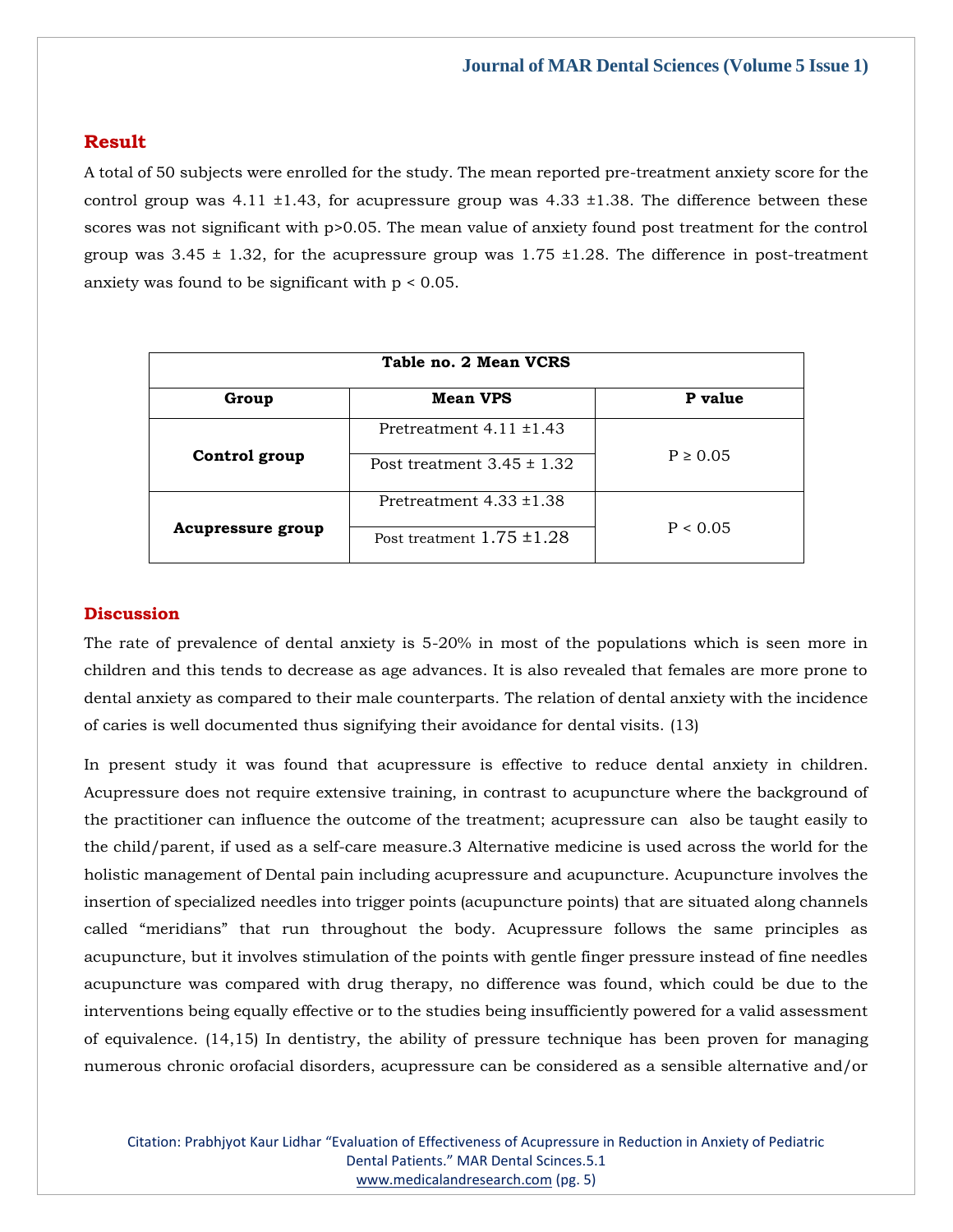#### **Journal of MAR Dental Sciences (Volume 5 Issue 1)**

supplement to present dental practice, both as an analgesic and for addressing different dental disorders acupressure therapy, it mainly helps relieve the pain and discomfort associated with the TMD.(16)

Acupressure also showed to be an effective technique as stimulation of Yin Tang acupoint modulates the perception of pain by influencing the functional connectivity in the pain matrix between the regions of the brain. (17) The myelinated nerve fibers in muscles are stimulated with the application of pressure at acupoints which in turn will activate the midbrain and pituitary hypothalamus via the spinal cord. Various neurotransmitters like Enkephalin, b-endorphin, Dynorphin, Serotonin, and Noradrenalin, play an important role by stimulating  $A^{\delta}$  fibers situated in the skin and muscles. The  $A^{\delta}$  fibers which terminate in the second layer of the black horn release the enkephalins which inhibit the incoming painful sensations. (18)

# **Conclusion**

Acupressure is an easy, cost-effective, non-invasive, and non-pharmacological technique without any side effects. Acupressure can be applied to reduce dental anxiety in pediatric dental patient.

#### **References**

[1. Prabhakar AR, Marwah N, Raju OS. A comparison between audio and audio visual distraction](https://www.google.com/search?q=A+comparison+between+audio+and+audio+visual+distraction+techniques+in+managing+anxious+pediatric+dental+patients&sxsrf=APq-WBt1JgroSYyz9p8Ivw8xxdH8SIal-Q%3A1647249750047&ei=VgkvYt27AtzH4-EP28mP2AQ&ved=0ahUKEwjdvtTBo8X2AhXc4zgGHdvkA0sQ4dUDCA4&oq=A+comparison+between+audio+and+audio+visual+distraction+techniques+in+managing+anxious+pediatric+dental+patients&gs_lcp=Cgdnd3Mtd2l6EAwyBwgjEOoCECcyBwgjEOoCECcyBwgjEOoCECcyBwgjEOoCECcyBwgjEOoCECcyBwgjEOoCECcyBwgjEOoCECcyBwgjEOoCECcyBwgjEOoCECcyBwgjEOoCECdKBAhBGABKBAhGGABQlgdYlgdgzgtoAXAAeACAAQCIAQCSAQCYAQCgAQGgAQKwAQrAAQE&sclient=gws-wiz)  [techniques in managing anxious pediatric dental patients. J Ind Soc Pedodont Prevent Dentist](https://www.google.com/search?q=A+comparison+between+audio+and+audio+visual+distraction+techniques+in+managing+anxious+pediatric+dental+patients&sxsrf=APq-WBt1JgroSYyz9p8Ivw8xxdH8SIal-Q%3A1647249750047&ei=VgkvYt27AtzH4-EP28mP2AQ&ved=0ahUKEwjdvtTBo8X2AhXc4zgGHdvkA0sQ4dUDCA4&oq=A+comparison+between+audio+and+audio+visual+distraction+techniques+in+managing+anxious+pediatric+dental+patients&gs_lcp=Cgdnd3Mtd2l6EAwyBwgjEOoCECcyBwgjEOoCECcyBwgjEOoCECcyBwgjEOoCECcyBwgjEOoCECcyBwgjEOoCECcyBwgjEOoCECcyBwgjEOoCECcyBwgjEOoCECcyBwgjEOoCECdKBAhBGABKBAhGGABQlgdYlgdgzgtoAXAAeACAAQCIAQCSAQCYAQCgAQGgAQKwAQrAAQE&sclient=gws-wiz) [2007;12\(3\):177-182.](https://www.google.com/search?q=A+comparison+between+audio+and+audio+visual+distraction+techniques+in+managing+anxious+pediatric+dental+patients&sxsrf=APq-WBt1JgroSYyz9p8Ivw8xxdH8SIal-Q%3A1647249750047&ei=VgkvYt27AtzH4-EP28mP2AQ&ved=0ahUKEwjdvtTBo8X2AhXc4zgGHdvkA0sQ4dUDCA4&oq=A+comparison+between+audio+and+audio+visual+distraction+techniques+in+managing+anxious+pediatric+dental+patients&gs_lcp=Cgdnd3Mtd2l6EAwyBwgjEOoCECcyBwgjEOoCECcyBwgjEOoCECcyBwgjEOoCECcyBwgjEOoCECcyBwgjEOoCECcyBwgjEOoCECcyBwgjEOoCECcyBwgjEOoCECcyBwgjEOoCECdKBAhBGABKBAhGGABQlgdYlgdgzgtoAXAAeACAAQCIAQCSAQCYAQCgAQGgAQKwAQrAAQE&sclient=gws-wiz)

[2. Singh D, Samadi F, Jaiswal JN, Tripathi AM. Stress Reduction through Audio Distraction in Anxious](https://www.google.com/search?q=Stress+Reduction+through+Audio+Distraction+in+Anxious+Pediatric+Dental+Patients%3A+An+Adjunctive+Clinical+Study&sxsrf=APq-WBtIWdfHVHaQQAFW1DH6XLawksRfig%3A1647253776999&ei=EBkvYue2PNLzhwOu9o-gCQ&ved=0ahUKEwjn_u3BssX2AhXS-WEKHS77A5QQ4dUDCA4&oq=Stress+Reduction+through+Audio+Distraction+in+Anxious+Pediatric+Dental+Patients%3A+An+Adjunctive+Clinical+Study&gs_lcp=Cgdnd3Mtd2l6EAwyBwgjEOoCECcyBwgjEOoCECcyBwgjEOoCECcyBwgjEOoCECcyBwgjEOoCECcyBwgjEOoCECcyBwgjEOoCECcyBwgjEOoCECcyBwgjEOoCECcyBwgjEOoCECdKBAhBGABKBAhGGABQpANYpANgygdoAXAAeACAAQCIAQCSAQCYAQCgAQGgAQKwAQrAAQE&sclient=gws-wiz)  Pediatric Dental [Patients: An Adjunctive Clinical Study. Int J Clin Pediatr Dent 2014;7\(3\):149-152.](https://www.google.com/search?q=Stress+Reduction+through+Audio+Distraction+in+Anxious+Pediatric+Dental+Patients%3A+An+Adjunctive+Clinical+Study&sxsrf=APq-WBtIWdfHVHaQQAFW1DH6XLawksRfig%3A1647253776999&ei=EBkvYue2PNLzhwOu9o-gCQ&ved=0ahUKEwjn_u3BssX2AhXS-WEKHS77A5QQ4dUDCA4&oq=Stress+Reduction+through+Audio+Distraction+in+Anxious+Pediatric+Dental+Patients%3A+An+Adjunctive+Clinical+Study&gs_lcp=Cgdnd3Mtd2l6EAwyBwgjEOoCECcyBwgjEOoCECcyBwgjEOoCECcyBwgjEOoCECcyBwgjEOoCECcyBwgjEOoCECcyBwgjEOoCECcyBwgjEOoCECcyBwgjEOoCECcyBwgjEOoCECdKBAhBGABKBAhGGABQpANYpANgygdoAXAAeACAAQCIAQCSAQCYAQCgAQGgAQKwAQrAAQE&sclient=gws-wiz)

[3. Avisa P, Kamatham R, Vanjari K, Nuvvula S. Effectiveness of acupressure on dental anxiety in](https://www.google.com/search?q=Effectiveness+of+acupressure+on+dental+anxiety+in+children&sxsrf=APq-WBtd_ud4-vgxwN2GG2xGgBd-EZygvw%3A1647253793133&ei=IRkvYunoB8ahoASZ8biwBA&ved=0ahUKEwip_cbJssX2AhXGEIgKHZk4DkYQ4dUDCA4&oq=Effectiveness+of+acupressure+on+dental+anxiety+in+children&gs_lcp=Cgdnd3Mtd2l6EAwyBwgjEOoCECcyBwgjEOoCECcyBwgjEOoCECcyBwgjEOoCECcyBwgjEOoCECcyBwgjEOoCECcyBwgjEOoCECcyBwgjEOoCECcyBwgjEOoCECcyBwgjEOoCECdKBAhBGABKBAhGGABQkANYkANg7AZoAXAAeACAAQCIAQCSAQCYAQCgAQGgAQKwAQrAAQE&sclient=gws-wiz)  [children. Pediatr Dent. 2018;40\(3\):177](https://www.google.com/search?q=Effectiveness+of+acupressure+on+dental+anxiety+in+children&sxsrf=APq-WBtd_ud4-vgxwN2GG2xGgBd-EZygvw%3A1647253793133&ei=IRkvYunoB8ahoASZ8biwBA&ved=0ahUKEwip_cbJssX2AhXGEIgKHZk4DkYQ4dUDCA4&oq=Effectiveness+of+acupressure+on+dental+anxiety+in+children&gs_lcp=Cgdnd3Mtd2l6EAwyBwgjEOoCECcyBwgjEOoCECcyBwgjEOoCECcyBwgjEOoCECcyBwgjEOoCECcyBwgjEOoCECcyBwgjEOoCECcyBwgjEOoCECcyBwgjEOoCECcyBwgjEOoCECdKBAhBGABKBAhGGABQkANYkANg7AZoAXAAeACAAQCIAQCSAQCYAQCgAQGgAQKwAQrAAQE&sclient=gws-wiz)–83.

[4. Farhat-mchayleh N, Harfouche A. Techniques for Managing Behaviour in Pediatric Dentistry](https://www.google.com/search?q=Techniques+for+Managing+Behaviour+in+Pediatric+Dentistry%E2%80%AF%3A+Comparative+Study+of+Live+Modelling+and+Tell+%E2%80%93+Show+%E2%80%93+Do+Based+on+Children+%E2%80%99+s+Heart&sxsrf=APq-WBtvRmdIo5e1f7u-32aRajac6HObtw%3A1647253807264&ei=LxkvYuTbD4_v-Ab-4J1o&ved=0ahUKEwikr6XQssX2AhWPN94KHX5wBw0Q4dUDCA4&oq=Techniques+for+Managing+Behaviour+in+Pediatric+Dentistry%E2%80%AF%3A+Comparative+Study+of+Live+Modelling+and+Tell+%E2%80%93+Show+%E2%80%93+Do+Based+on+Children+%E2%80%99+s+Heart&gs_lcp=Cgdnd3Mtd2l6EAwyBwgjEOoCECcyBwgjEOoCECcyBwgjEOoCECcyBwgjEOoCECcyBwgjEOoCECcyBwgjEOoCECcyBwgjEOoCECcyBwgjEOoCECcyBwgjEOoCECcyBwgjEOoCECdKBAhBGABKBAhGGABQowdYowdglwpoAXAAeACAAQCIAQCSAQCYAQCgAQGgAQKwAQrAAQE&sclient=gws-wiz) : [Comparative Study of Live Modelling and Tell](https://www.google.com/search?q=Techniques+for+Managing+Behaviour+in+Pediatric+Dentistry%E2%80%AF%3A+Comparative+Study+of+Live+Modelling+and+Tell+%E2%80%93+Show+%E2%80%93+Do+Based+on+Children+%E2%80%99+s+Heart&sxsrf=APq-WBtvRmdIo5e1f7u-32aRajac6HObtw%3A1647253807264&ei=LxkvYuTbD4_v-Ab-4J1o&ved=0ahUKEwikr6XQssX2AhWPN94KHX5wBw0Q4dUDCA4&oq=Techniques+for+Managing+Behaviour+in+Pediatric+Dentistry%E2%80%AF%3A+Comparative+Study+of+Live+Modelling+and+Tell+%E2%80%93+Show+%E2%80%93+Do+Based+on+Children+%E2%80%99+s+Heart&gs_lcp=Cgdnd3Mtd2l6EAwyBwgjEOoCECcyBwgjEOoCECcyBwgjEOoCECcyBwgjEOoCECcyBwgjEOoCECcyBwgjEOoCECcyBwgjEOoCECcyBwgjEOoCECcyBwgjEOoCECcyBwgjEOoCECdKBAhBGABKBAhGGABQowdYowdglwpoAXAAeACAAQCIAQCSAQCYAQCgAQGgAQKwAQrAAQE&sclient=gws-wiz) – Show – Do Based on Children ' s Heart. Pediatr Dent. [2009;75\(4\)](https://www.google.com/search?q=Techniques+for+Managing+Behaviour+in+Pediatric+Dentistry%E2%80%AF%3A+Comparative+Study+of+Live+Modelling+and+Tell+%E2%80%93+Show+%E2%80%93+Do+Based+on+Children+%E2%80%99+s+Heart&sxsrf=APq-WBtvRmdIo5e1f7u-32aRajac6HObtw%3A1647253807264&ei=LxkvYuTbD4_v-Ab-4J1o&ved=0ahUKEwikr6XQssX2AhWPN94KHX5wBw0Q4dUDCA4&oq=Techniques+for+Managing+Behaviour+in+Pediatric+Dentistry%E2%80%AF%3A+Comparative+Study+of+Live+Modelling+and+Tell+%E2%80%93+Show+%E2%80%93+Do+Based+on+Children+%E2%80%99+s+Heart&gs_lcp=Cgdnd3Mtd2l6EAwyBwgjEOoCECcyBwgjEOoCECcyBwgjEOoCECcyBwgjEOoCECcyBwgjEOoCECcyBwgjEOoCECcyBwgjEOoCECcyBwgjEOoCECcyBwgjEOoCECcyBwgjEOoCECdKBAhBGABKBAhGGABQowdYowdglwpoAXAAeACAAQCIAQCSAQCYAQCgAQGgAQKwAQrAAQE&sclient=gws-wiz)

[5. Wang SM, Gaal D, Maranets I, et al. Acupressure and preoperative parental anxiety: a pilot study.](https://www.google.com/search?q=.+Acupressure+and+preoperative+parental+anxiety%3A+a+pilot+study&sxsrf=APq-WBud8mrYF5peVOB7yPPB86xxrHOP5A%3A1647253825195&ei=QRkvYqpfzvD5Bo67sNAC&ved=0ahUKEwjqg-HYssX2AhVOeN4KHY4dDCoQ4dUDCA4&oq=.+Acupressure+and+preoperative+parental+anxiety%3A+a+pilot+study&gs_lcp=Cgdnd3Mtd2l6EAw6BwgjEOoCECdKBAhBGABKBAhGGABQiQNYiQNguwZoAXABeACAAZgBiAGYAZIBAzAuMZgBAKABAaABArABCsABAQ&sclient=gws-wiz)  Anesth Analg 2005;101(3):666–[669. DOI:10.1213/01.ANE.0000175212.17642.45.](https://www.google.com/search?q=.+Acupressure+and+preoperative+parental+anxiety%3A+a+pilot+study&sxsrf=APq-WBud8mrYF5peVOB7yPPB86xxrHOP5A%3A1647253825195&ei=QRkvYqpfzvD5Bo67sNAC&ved=0ahUKEwjqg-HYssX2AhVOeN4KHY4dDCoQ4dUDCA4&oq=.+Acupressure+and+preoperative+parental+anxiety%3A+a+pilot+study&gs_lcp=Cgdnd3Mtd2l6EAw6BwgjEOoCECdKBAhBGABKBAhGGABQiQNYiQNguwZoAXABeACAAZgBiAGYAZIBAzAuMZgBAKABAaABArABCsABAQ&sclient=gws-wiz)

[6. Fassoulaki A, Paraskeva A, Patris K, et al. Pressure applied on the extra 1 acupuncture point reduces](https://www.google.com/search?q=Pressure+applied+on+the+extra+1+acupuncture+point+reduces+bispectral+index+values+and+stress+in+volunteers.+&sxsrf=APq-WBv8BrflYqLwv-TJqSJlkXoumCL7ng%3A1647253841178&ei=URkvYqa4CsPqwQPwmbq4Dw&ved=0ahUKEwjmpLvgssX2AhVDdXAKHfCMDvcQ4dUDCA4&oq=Pressure+applied+on+the+extra+1+acupuncture+point+reduces+bispectral+index+values+and+stress+in+volunteers.+&gs_lcp=Cgdnd3Mtd2l6EAwyBwgjEOoCECcyBwgjEOoCECcyBwgjEOoCECcyBwgjEOoCECcyBwgjEOoCECcyBwgjEOoCECcyBwgjEOoCECcyBwgjEOoCECcyBwgjEOoCECcyBwgjEOoCECdKBAhBGABKBAhGGABQ-AJY-AJg8QZoAXAAeACAAQCIAQCSAQCYAQCgAQGgAQKwAQrAAQE&sclient=gws-wiz)  [bispectral index values and stress in volunteers. Anesth Analg 2003; 96:885](https://www.google.com/search?q=Pressure+applied+on+the+extra+1+acupuncture+point+reduces+bispectral+index+values+and+stress+in+volunteers.+&sxsrf=APq-WBv8BrflYqLwv-TJqSJlkXoumCL7ng%3A1647253841178&ei=URkvYqa4CsPqwQPwmbq4Dw&ved=0ahUKEwjmpLvgssX2AhVDdXAKHfCMDvcQ4dUDCA4&oq=Pressure+applied+on+the+extra+1+acupuncture+point+reduces+bispectral+index+values+and+stress+in+volunteers.+&gs_lcp=Cgdnd3Mtd2l6EAwyBwgjEOoCECcyBwgjEOoCECcyBwgjEOoCECcyBwgjEOoCECcyBwgjEOoCECcyBwgjEOoCECcyBwgjEOoCECcyBwgjEOoCECcyBwgjEOoCECcyBwgjEOoCECdKBAhBGABKBAhGGABQ-AJY-AJg8QZoAXAAeACAAQCIAQCSAQCYAQCgAQGgAQKwAQrAAQE&sclient=gws-wiz)–890. DOI: 10.1213/01. [ANE.0000048713.41657.D3](https://www.google.com/search?q=Pressure+applied+on+the+extra+1+acupuncture+point+reduces+bispectral+index+values+and+stress+in+volunteers.+&sxsrf=APq-WBv8BrflYqLwv-TJqSJlkXoumCL7ng%3A1647253841178&ei=URkvYqa4CsPqwQPwmbq4Dw&ved=0ahUKEwjmpLvgssX2AhVDdXAKHfCMDvcQ4dUDCA4&oq=Pressure+applied+on+the+extra+1+acupuncture+point+reduces+bispectral+index+values+and+stress+in+volunteers.+&gs_lcp=Cgdnd3Mtd2l6EAwyBwgjEOoCECcyBwgjEOoCECcyBwgjEOoCECcyBwgjEOoCECcyBwgjEOoCECcyBwgjEOoCECcyBwgjEOoCECcyBwgjEOoCECcyBwgjEOoCECcyBwgjEOoCECdKBAhBGABKBAhGGABQ-AJY-AJg8QZoAXAAeACAAQCIAQCSAQCYAQCgAQGgAQKwAQrAAQE&sclient=gws-wiz)